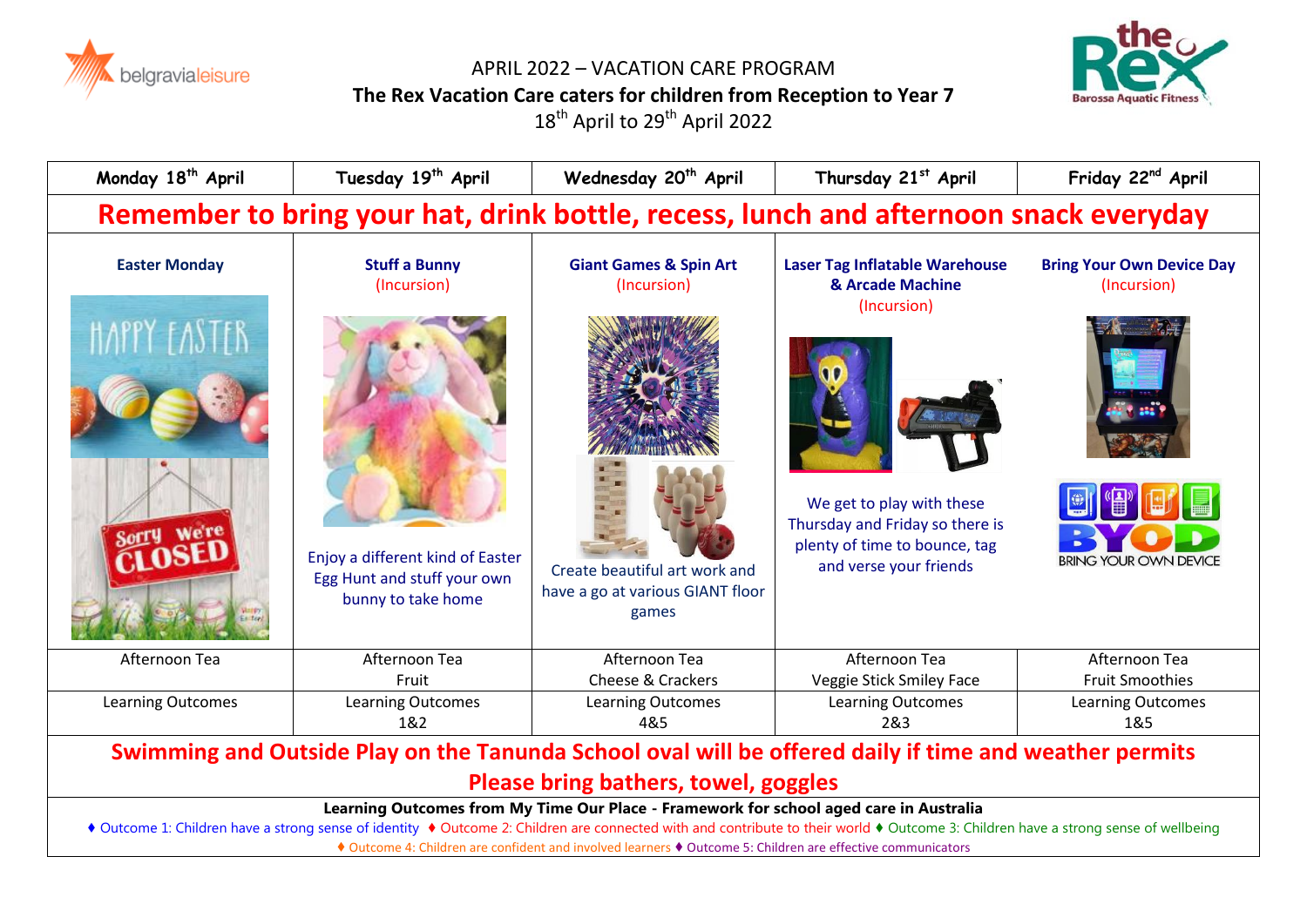

APRIL 2022 – VACATION CARE PROGRAM **The Rex Vacation Care caters for children from Reception to Year 7** 18<sup>th</sup> April to 29<sup>th</sup> April 2022



| Monday 25 <sup>th</sup> April                                                          | Tuesday 26 <sup>th</sup> April                                                                           | Wednesday 27 <sup>th</sup> April                                                                                 | Thursday 28 <sup>th</sup> April                                        | Friday 29 <sup>th</sup> April                                                                                            |
|----------------------------------------------------------------------------------------|----------------------------------------------------------------------------------------------------------|------------------------------------------------------------------------------------------------------------------|------------------------------------------------------------------------|--------------------------------------------------------------------------------------------------------------------------|
|                                                                                        | Remember to bring your hat, drink bottle, recess, lunch and afternoon snack everyday                     |                                                                                                                  |                                                                        |                                                                                                                          |
| <b>ANZAC DAY</b>                                                                       | <b>Karaoke Party</b><br>(Incursion)                                                                      | <b>Pedal Go Kart</b><br>(Incursion)                                                                              | <b>Bouncy Castle, Big Screen, Fairy</b><br><b>Floss</b><br>(Incursion) | <b>GooRoo Animation</b><br>(Incursion)                                                                                   |
| $25^{\rm{m}}$<br>*APRIL*<br>ANZAC DAY                                                  |                                                                                                          |                                                                                                                  |                                                                        | <u>LEGO ANIMETICH</u><br><b>GooRoo's Lego Animation</b>                                                                  |
| <b>CLOSED</b>                                                                          | Dress up in your dancing<br>clothes, sing to your favourite<br>song, create a super group or<br>go solo! | Race your friends on pedal go<br>kart around an inflatable track.<br>First one to the finish line $\mathbb{A}^*$ | <b>EVERYTHING IS BIG, BOUNCY</b><br><b>AND FLUFFY</b>                  | workshop gives children the<br>opportunity to create their own<br>Brick Film using the app Stop<br><b>Motion Studio.</b> |
| Afternoon Tea                                                                          | Afternoon Tea<br><b>ANZAC Biscuits</b>                                                                   | Afternoon Tea<br>Fruit & Yoghurt                                                                                 | Afternoon Tea<br>Pop Corn                                              | Afternoon Tea<br>Dip & Crackers                                                                                          |
| <b>Learning Outcomes</b>                                                               | Learning Outcomes<br>2&5                                                                                 | <b>Learning Outcomes</b><br>1&3                                                                                  | <b>Learning Outcomes</b><br>2&3                                        | Learning Outcomes<br>4&5                                                                                                 |
|                                                                                        | Outside Play on the Tanunda School oval will be offered daily if time and weather permits                |                                                                                                                  |                                                                        |                                                                                                                          |
|                                                                                        | Please bring bathers, towel, goggles                                                                     |                                                                                                                  |                                                                        |                                                                                                                          |
| Learning Outcomes from My Time Our Place - Framework for school aged care in Australia |                                                                                                          |                                                                                                                  |                                                                        |                                                                                                                          |

♦ Outcome 1: Children have a strong sense of identity ♦ Outcome 2: Children are connected with and contribute to their world ♦ Outcome 3: Children have a strong sense of wellbeing ♦ Outcome 4: Children are confident and involved learners ♦ Outcome 5: Children are effective communicators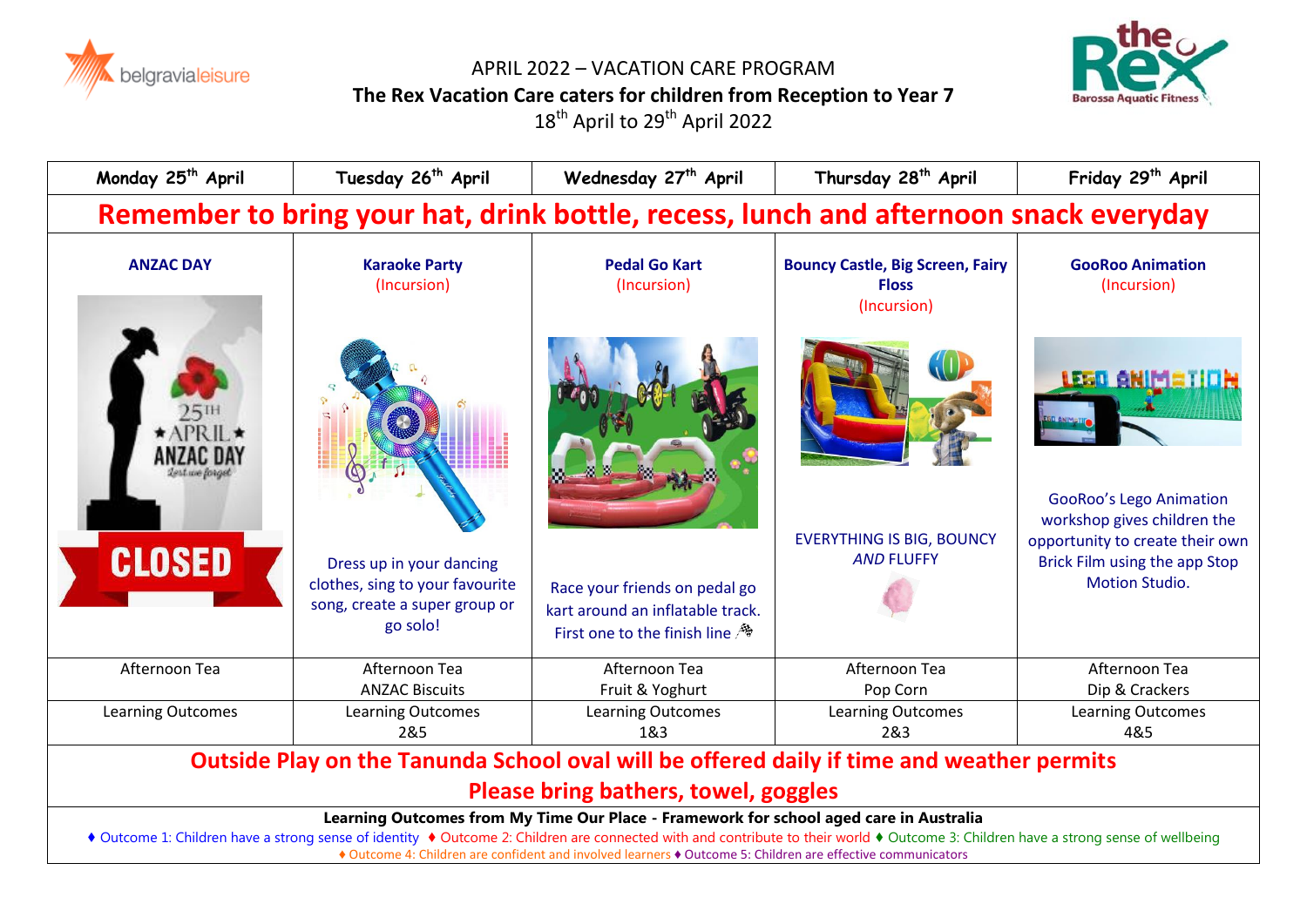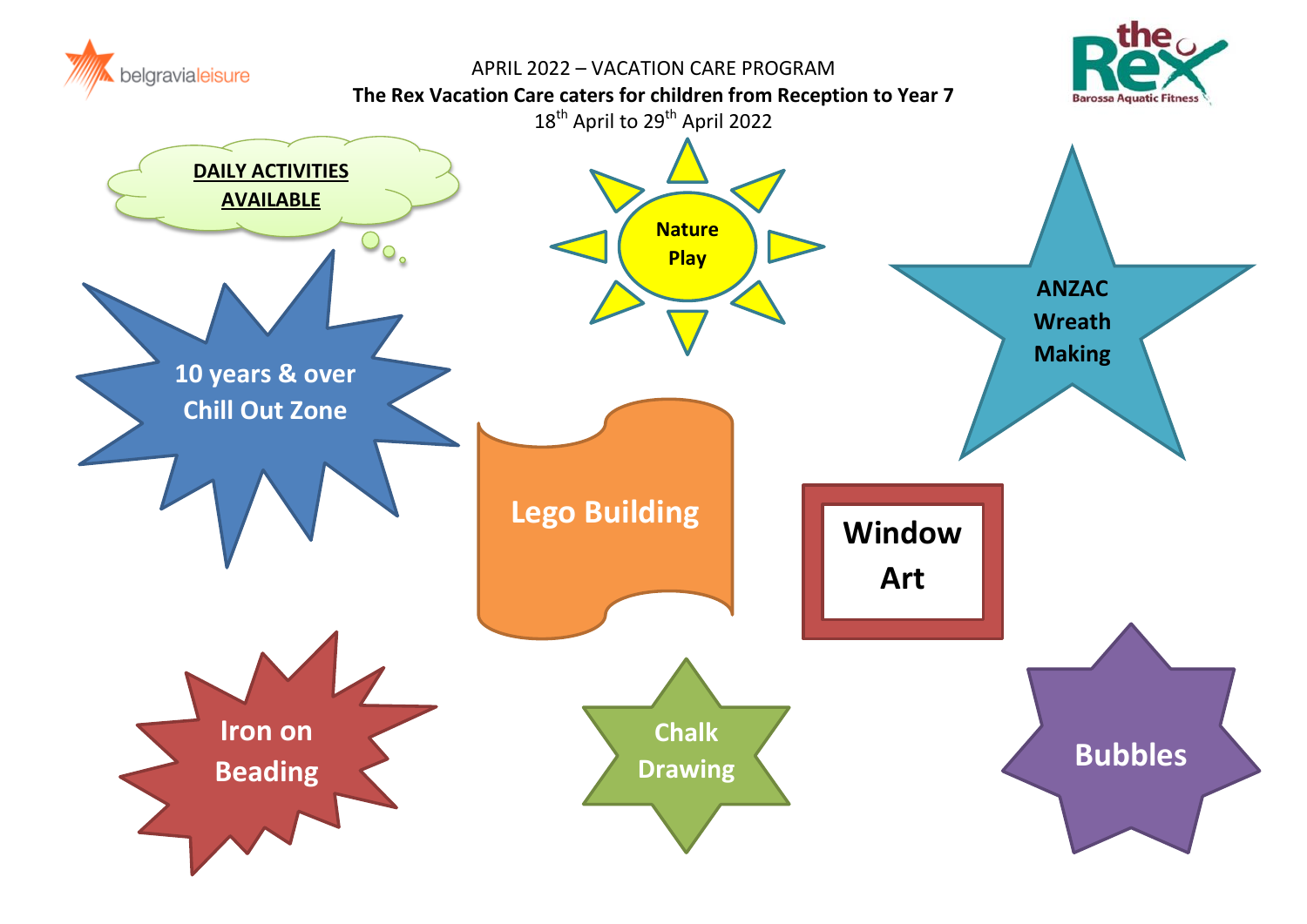

APRIL 2022 – VACATION CARE PROGRAM **The Rex Vacation Care caters for children from Reception to Year 7** 18<sup>th</sup> April to 29<sup>th</sup> April 2022



# **BOOKING INFORMATION**

Our program caters for children from Reception to Year 7. We aim to provide a safe, stimulating environment for the children to enjoy their school holidays. Places are limited and days may be fully booked prior to the closing date so to avoid disappointment please return your booking form ASAP.

# **OPERATING HOURS**

The program operates between **8.00am and 6.00pm Monday to Friday**. You may drop off or pick up your children anytime between these hours. Please ring us as soon as possible and us if you are unable to collect your children. **A fee of \$15 per child, per 15 minutes will apply for late collection**

Remember to sign your children in and out each day.

# **PROGRAM**

A range of activities will be offered during the day including craft, board games, sports, playground, plus our main morning and afternoon activities. The program will be displayed on the notice board. Due to Covid-19 or weather the program is subject to change without notice. Fees will be adjusted accordingly

#### **EDUCATORS**

We operate on a ratio of 1 staff member to 15 children and lower ratios on excursions.

# **BOOKINGS**

Please complete the attached booking form indicating the days you require and return by the due date. Bookings made after this date will be accepted but may remain pending until appropriate staff/child ratio is reached. Once your booking form is received you will receive a call confirming days booked. No bookings are accepted or entered until booking forms are completed in full and returned. If a day is fully booked your children can be placed on a waiting list and we will notify you if a place becomes available.

# **CANCELLATIONS**

Once your booking has been confirmed, all cancellations will incur the daily fee unless a doctors certificate is provided.

# **PAYMENTS**

\$50 per child per day, plus extra for excursions or incursions.

All accounts to be finalised within ten working days after the week's session used, reminder notices sent out will incur a fee for overdue accounts. Please note, you will be charged for non-attended days booked. \*\*\**When making payment please use REX as reference*\*\*\*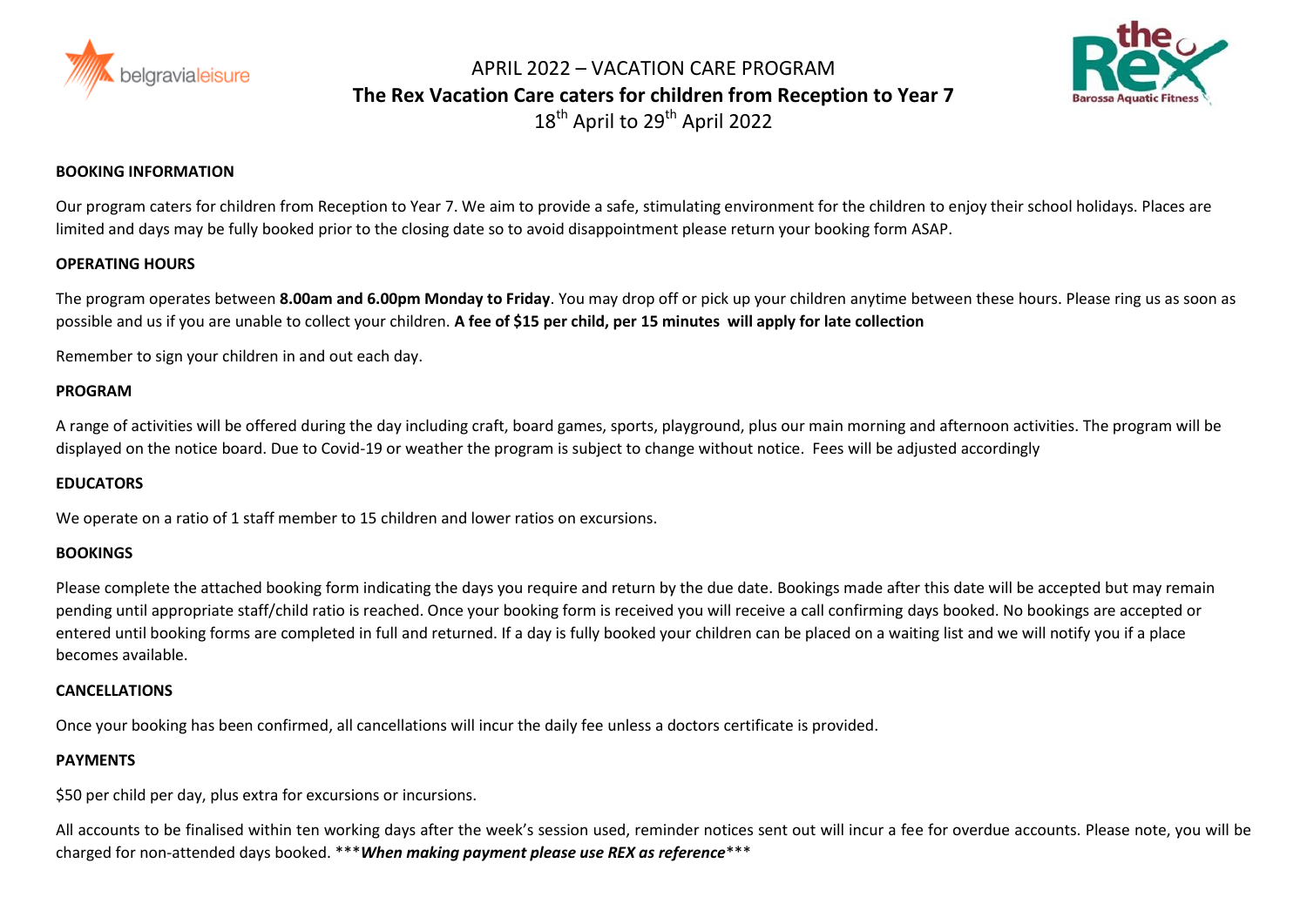

APRIL 2022 – VACATION CARE PROGRAM **The Rex Vacation Care caters for children from Reception to Year 7** 18<sup>th</sup> April to 29<sup>th</sup> April 2022



# **EXCURSIONS**

Please wear socks and enclosed shoes. Bring hat, water bottle and packed lunch unless indicated. We will provide sunscreen if required.

# **CHILD CARE SUBSIDY (CCS)**

Barossa Recreation and Fitness Centre "The Rex" Vacation Care is an Approved Provider. If you wish to claim CCS you will need to provide us with your Customer Reference Number (CRN) from Centrelink. For more information or to obtain a Customer Reference Number please visit https://www.humanservices.gov.au.

#### **LUNCHES**

**Please send your child with an adequate packed recess, lunch and a drink each day unless otherwise indicated on the program.** A snack is provided each day for afternoon tea as part of the program. There is water available to refill water bottles. Lunch orders are available from the café.

We have a Nut Aware Policy. No nuts are to be brought into the vacation care nor will they be used in any activities. All external providers are made aware that we are Nut Aware.

# **CLOTHING & BELONGINGS**

**The children must bring a hat every day.** Please ensure all items of clothing and belongings are named. Appropriate clothing should be worn according to the program. No singlets or short shorts (due to sun safety). A hat and sunscreen must be worn for all outdoor activities.

Educatiors are not responsible for accidents or loss of property in connection with any child's participation.

# **CORONAVIRUS OR COVID-19**

To reduce the risk of transmission of COVID-19 please do not attend if your child is feeling sick, displaying symptoms of or have been in close contact with a person who has COVID-19 or have been tested for COVID-19.

CLASS ROOM CONTACT – It is recommended that children avoid attending Vacation Care services.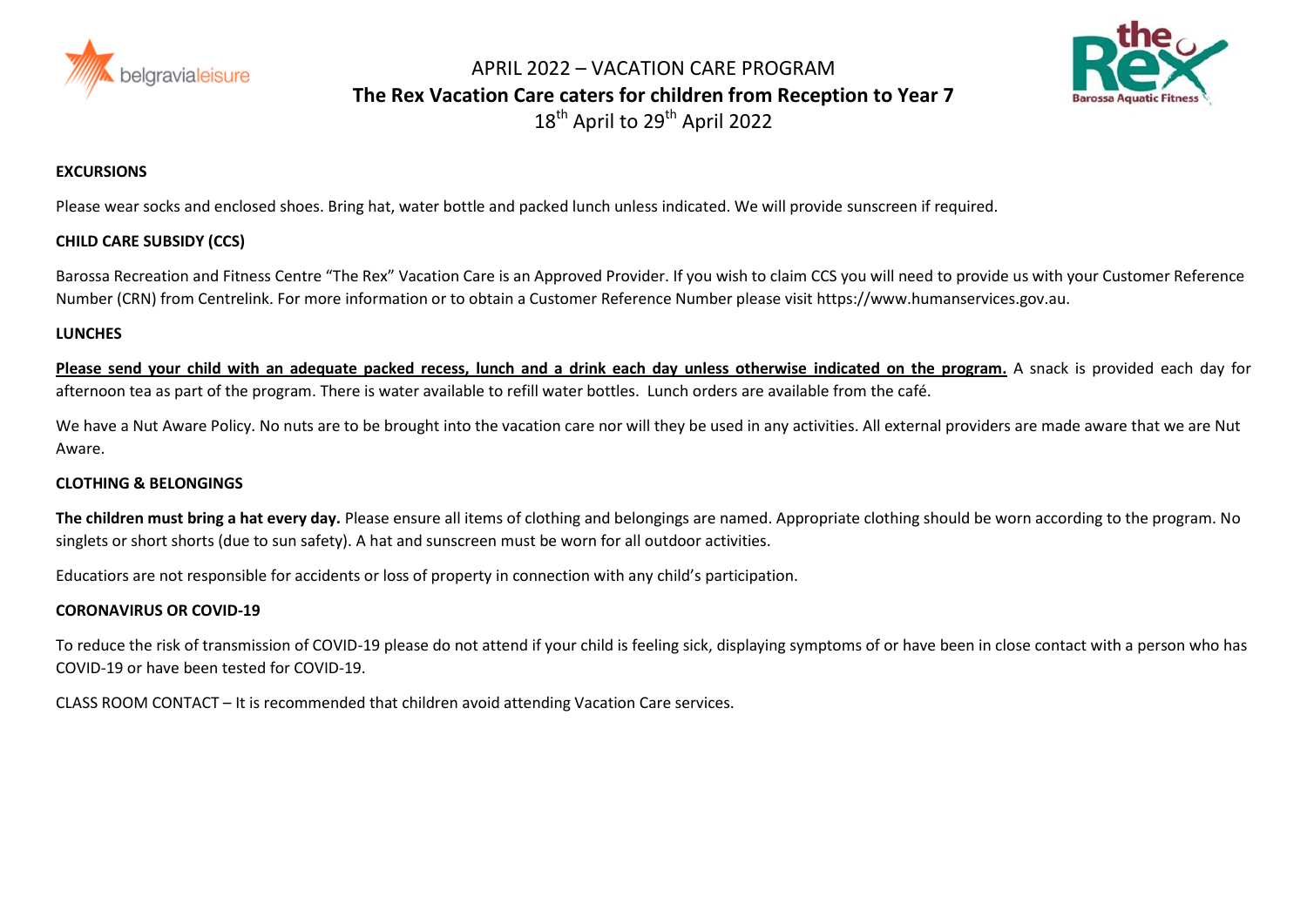



APRIL 2022 – VACATION CARE PROGRAM **The Rex Vacation Care caters for children from Reception to Year 7**  $18^{th}$  April to  $29^{th}$  April 2022

|                                                      | <b>REGULAR EXCURSION CONSENT FORM</b> (required to be signed annually) |  |
|------------------------------------------------------|------------------------------------------------------------------------|--|
| Date of excursion: REGULAR EXCURSION (required to be | Date of excursion: REGULAR EXCURSION (required to be                   |  |
| signed annually)                                     | signed annually)                                                       |  |
| Destination: The Rex Swimming Pool                   | Destination: Tanunda Primary School Oval/Playground                    |  |
| <b>Activity: Swimming</b>                            | Activity: Playing on playground, outdoor activities                    |  |
| Walk to Pool: 1.30pm approx most days                | Walk to oval and from oval: weather permitting through out             |  |
| Walk back to court: 3pm approx most days             | the year                                                               |  |
| Number of children to attend: Maximum 50             | Number of children to attend: Maximum 50                               |  |
| Educator to child ratio: 1:10 approx                 | Educator to child ratio: 1:15 approx                                   |  |
| Risk Assessment: Prepared and available to view.     | Risk Assessment: Prepared and available to view.                       |  |
| I do give permission for                             | I do give permission for                                               |  |
| (child/ren                                           | (child/ren                                                             |  |
| name) to attend this excursion                       | name) to attend this excursion                                         |  |
| (Parents/Guardians signature)                        | (Parents/Guardians signature)                                          |  |
| (Date)                                               | (Date)                                                                 |  |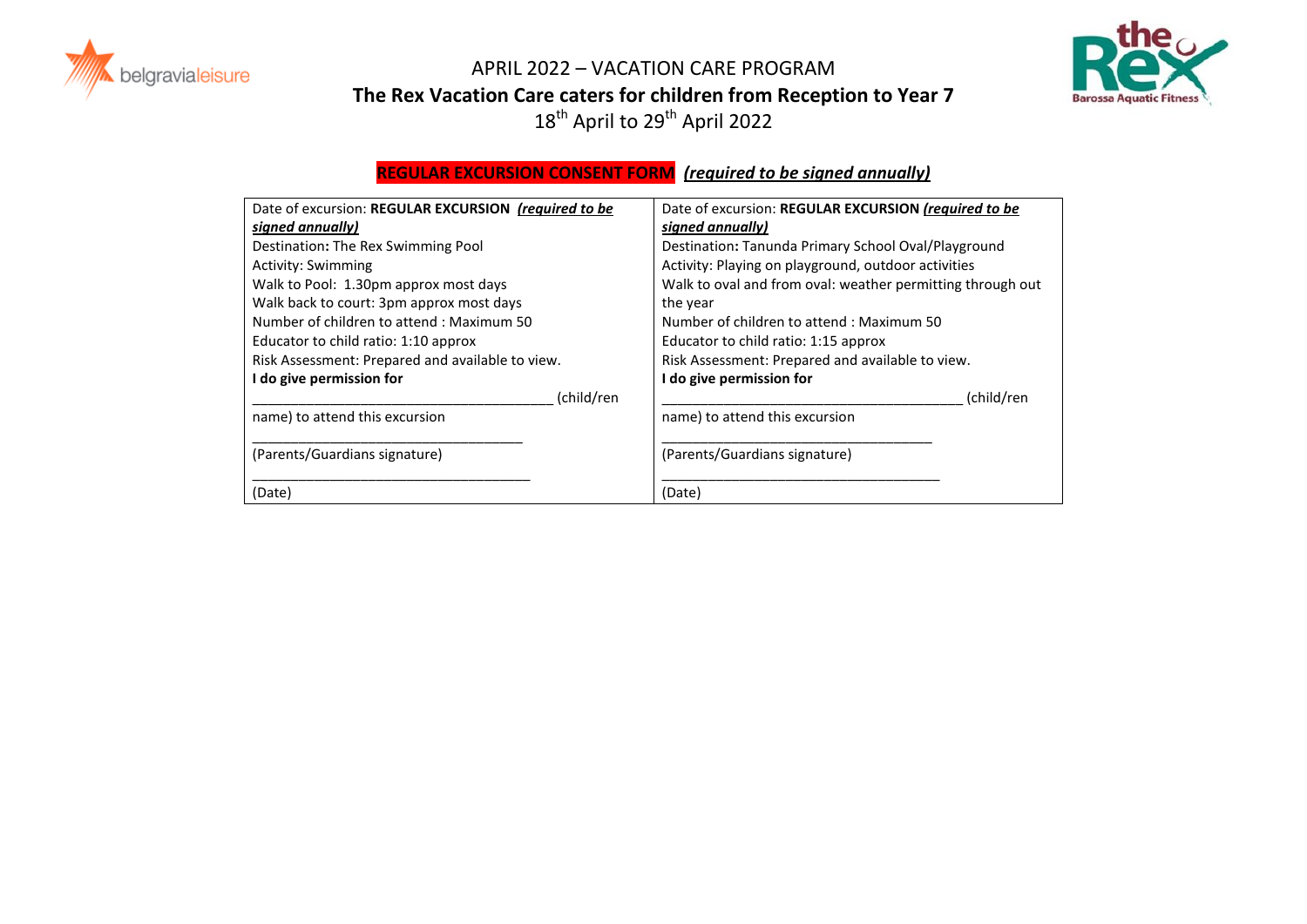| Account Holder FULL Name *    |  |
|-------------------------------|--|
| Account Holder Email          |  |
| <b>Account Holder Phone</b>   |  |
| New arrangement required from |  |

\*The account holder is the person who will be liable to pay the fees and is required to sign this form to make any changes to the current arrangement

# Children's Details:

|    | <b>Child's Full Name</b><br>Have any of the child's needs changed? |               |
|----|--------------------------------------------------------------------|---------------|
|    |                                                                    | (Medical etc) |
|    |                                                                    | YES/NO        |
|    |                                                                    | YES/NO        |
| 3. |                                                                    | YES/NO        |

# Acknowledgements

I agree to pay all the required fees for my child/ren's care and I understand that the schedule is subject to vary from time to time. In addition I agree to notify the service of any changes to information provided on our enrolment form within 7 days including any change in living arrangements of the child and/or parent/guardian

I have read and understand the information and agree to the terms within this update. I also confirm that the information provided in this update is true and correct and that no relevant information has been withheld.

I understand that it is my responsibility to register with Centrelink and to confirm the arrangement with Centrelink to receive any childcare Subsidies that I may be eligible for and that the Service I am entering into an agreement with is:

Barossa Recreation & Fitness Centre Vacation Care (SE – 00010162) Magnolia Road Tanunda SA 5352 Ph: 85632766 Email: [nmickan@belgravialeisure.com.au](mailto:nmickan@belgravialeisure.com.au) Approved Provider: Barossa Recreation & Fitness Centre Vacation Care ( PR-00002210)

Account Holder Signature \_\_\_\_\_\_\_\_\_\_\_\_\_\_\_\_\_\_\_\_\_\_\_\_\_\_ Date\_\_\_\_\_\_\_\_\_\_\_\_\_\_\_\_\_\_\_